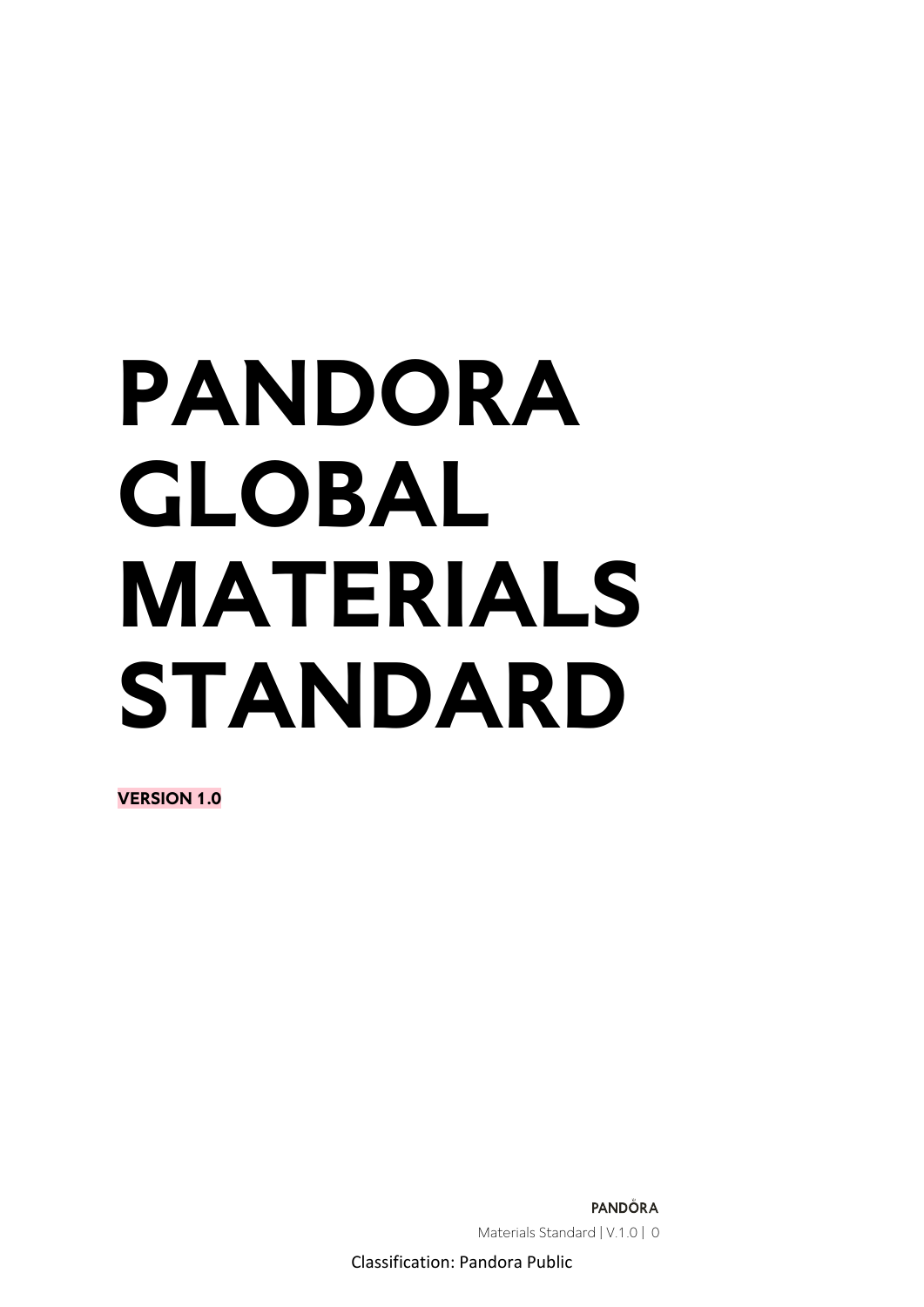# DOCUMENT **OVERVIEW NENT OVERVIEW**

**DEPARTMENT OWNERSHIP**

Corporate Communications and Sustainability

**CONTENT** 

**ENQUIRIES** [sustainability@pandora.net](mailto:sustainability@pandora.net)

**RELATED DOCUMENTS** [Pandora Code of Conduct](https://pandoragroup.com/sustainability/resources/policies) [Supplier Code of Conduct](https://pandoragroup.com/sustainability/resources/policies) [Responsible Sourcing Policy](https://pandoragroup.com/sustainability/resources/policies)

PANDÖRA Materials Standard | V.1.0 | 1

Classification: Pandora Public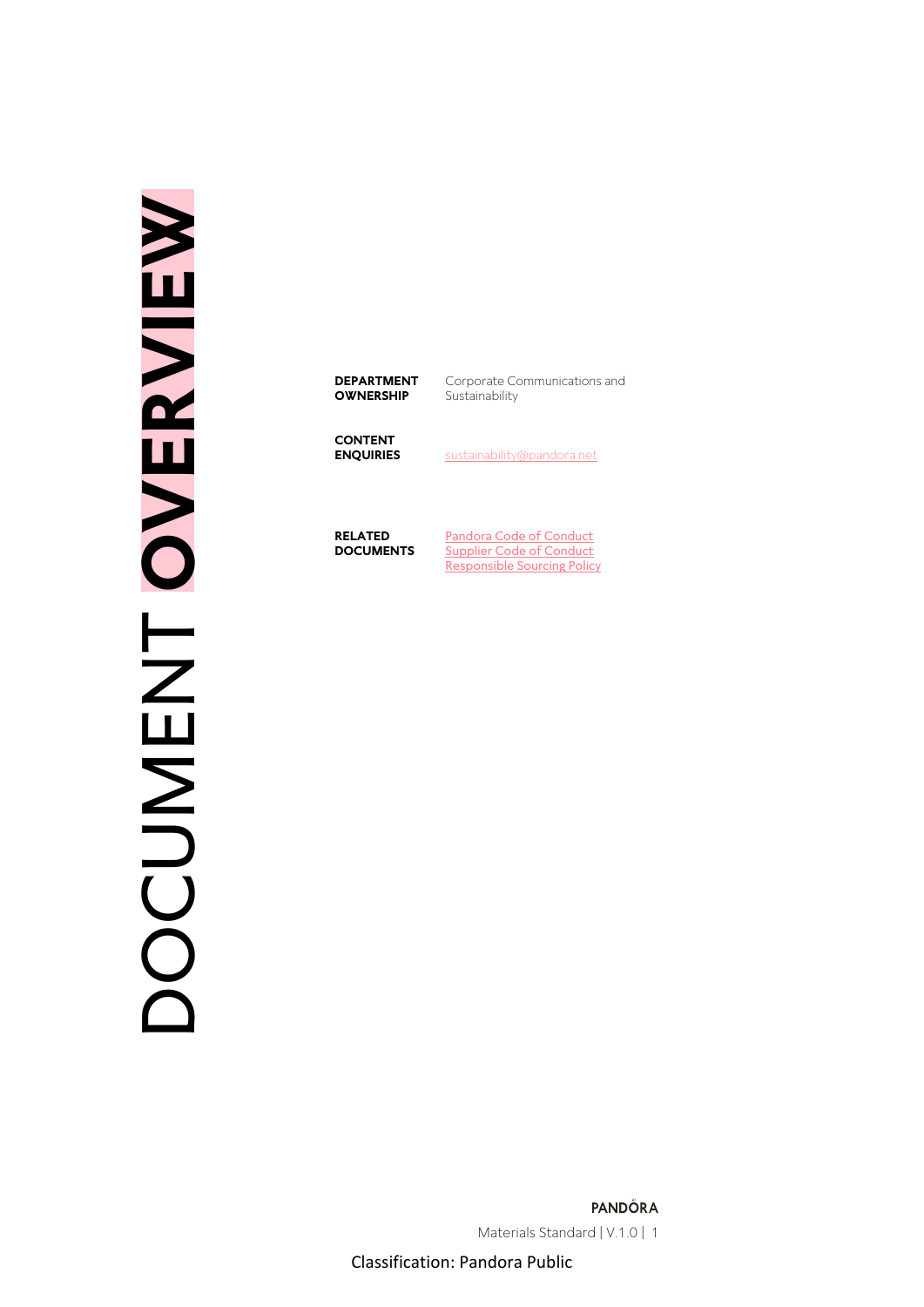# **1 OBJECTIVE**

Pandora recognises the importance of ensuring that the use of raw materials in its business leaves as little negative impact as possible on the environment, people and communities and is committed to conducting its business in full compliance with laws, regulations and standards regarding the sourcing of raw materials.

This Standard is intended to create awareness of the principles of sourcing raw materials more sustainably and ensure that employees and suppliers have a broad and basic understanding hereof.

# **2 SCOPE**

This Materials Standard sets out the principles and standards that we apply to the use of raw materials in our products, in addition to materials that we use in our packaging, product display and in-store furniture and fixtures.

The Materials Standard applies to three categories of raw materials:

- i. Raw materials used in the crafting of Pandora jewellery, whether manufactured by Pandora or by suppliers to Pandora.
- ii. Raw materials used in product packaging and in-store materials including promotional and display materials.
- iii. Raw materials used in the production of in-store furniture and fixtures.

Our suppliers must comply with our Materials Standard and must ensure that this Standard is also observed by sub-suppliers.

This Standard applies to all Pandora employees and suppliers of materials outlined above as well as its subsidiaries and affiliates worldwide.

In the event of discrepancies between this English version of the Standard and any local translations thereof, the English version shall prevail. Additionally, in the event of discrepancies between this Standard and any local corresponding legislation or addendums, the stricter requirement shall apply.

# **3 ROLES AND RESPONSIBILITES**

The Materials Standard is approved by the Executive Leadership Team and governed by Pandora's Sustainability Board. The Sustainability Board is chaired by Pandora's Chief Financial Officer and comprises both several members of the Executive Leadership Team and senior cross-functional leaders. The Sustainability Board is supported by the Responsible Sourcing Committee.

The Responsible Sourcing Committee (RSC) comprises representatives from several functions within Pandora including Supply Chain, Indirect Procurement, Creative Sourcing, Innovation and Product Development, Marketing, Corporate Communications and Sustainability. The RSC is co-chaired by the VP, Supply Chain and the Director, Corporate

Materials Standard | V.1.0 | 2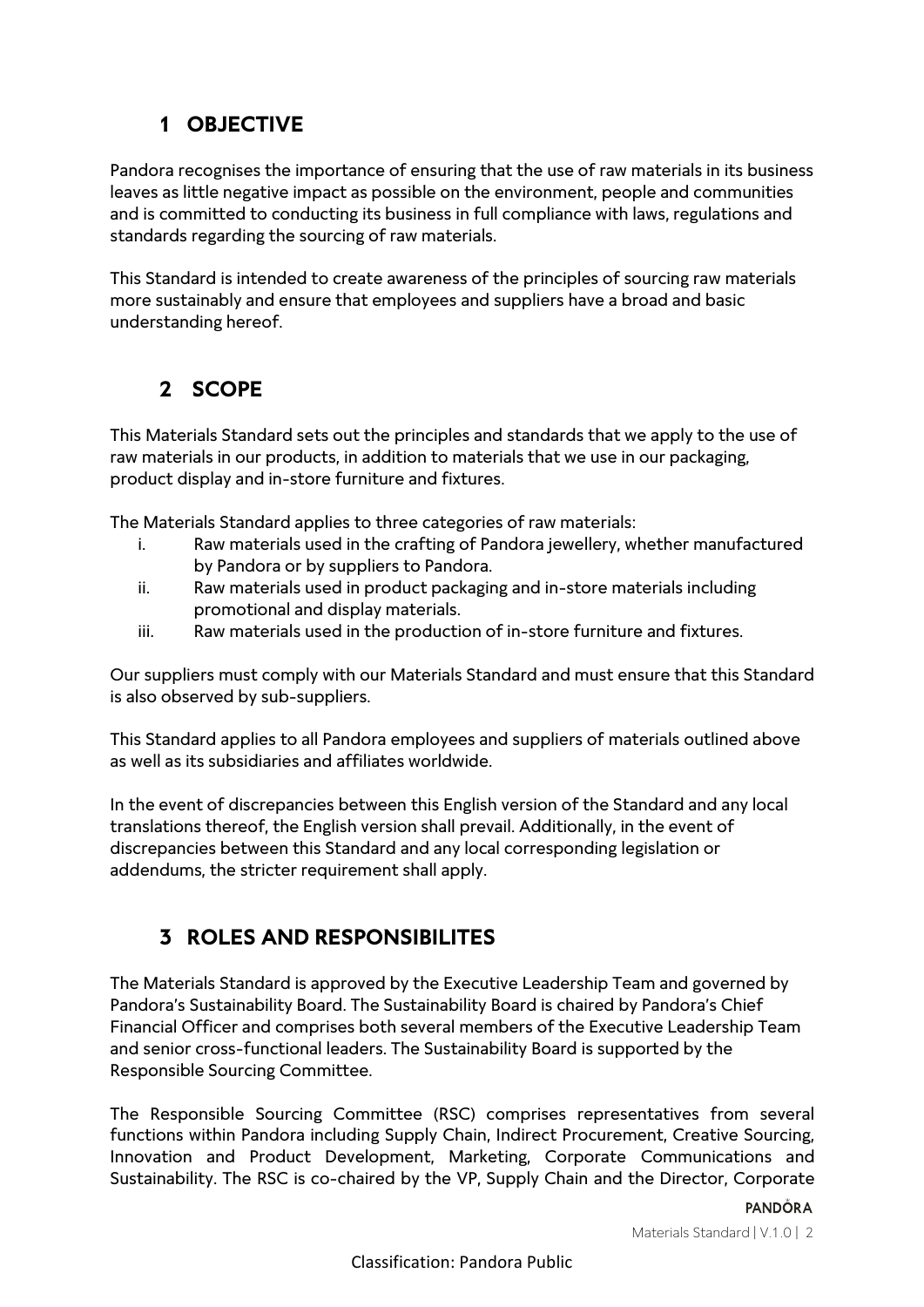Sustainability, convenes on a semi-annual basis and ad-hoc when required, and reports to Pandora's Sustainability Board at least twice annually.

The RSC oversees updates to and implementation of the Standard, with our Corporate Sustainability team working in close coordination with relevant business areas to lead the day-to-day implementation of the Standard. This includes ensuring that any applicable local laws and regulations pertaining to responsible sourcing are documented and applied. Moreover, the RSC ensures that adequate procedures are in place throughout Pandora to provide employee training on the Materials Standard.

Employees are required to observe and act in compliance with this Standard and if in doubt, consult with the relevant manager or the Corporate Communications and Sustainability Department at [sustainability@pandora.net.](mailto:sustainability@pandora.net)

# **4 GENERAL COMMITMENTS**

Pandora is committed to ensuring that our use of raw materials for the crafting and manufacturing of jewellery, as well as for the development of packaging materials, product display materials and in-store furniture and fixtures, leave as little negative impact as possible on the environment, people and communities. This commitment is in line with our vision to adopt a circular approach to how we design, craft, source and offer our products.

Pandora has taken measures to ensure compliance with legal and regulatory requirements regarding the sourcing of raw materials and is committed to adhere to any additional minimum standards of raw material sourcing based on applicable local laws and regulations. It is fundamental to ensure that all subsidiaries and affiliates, regardless of geographic location, comply with applicable legislation.

Every employee is responsible for assisting Pandora in its efforts to source materials more sustainably.

# **5 STANDARD STATEMENT**

### **5.1 PRIORITISATION OF MATERIALS**

In support of our vision to develop a circular business model, the Materials Standard establishes a guidance hierarchy that prioritises the use of renewable or recycled materials followed by the use of materials that are considered more sustainable than prevailing market alternatives. The prioritisation is detailed as follows:

- i. Renewable materials, e.g. paper-based products instead of plastic-based products or
- ii. Recycled materials, e.g. recycled gold instead of mined gold
- iii. Sustainable materials two categories covering materials that are neither renewable or recycled, yet sourced responsibly in accordance with:
	- a. Internationally recognised certifiable social and environmental standards;
	- b. Our own standards, and that represent a more sustainable alternative to the prevailing market choices, e.g. cubic zirconia instead of mined gemstones.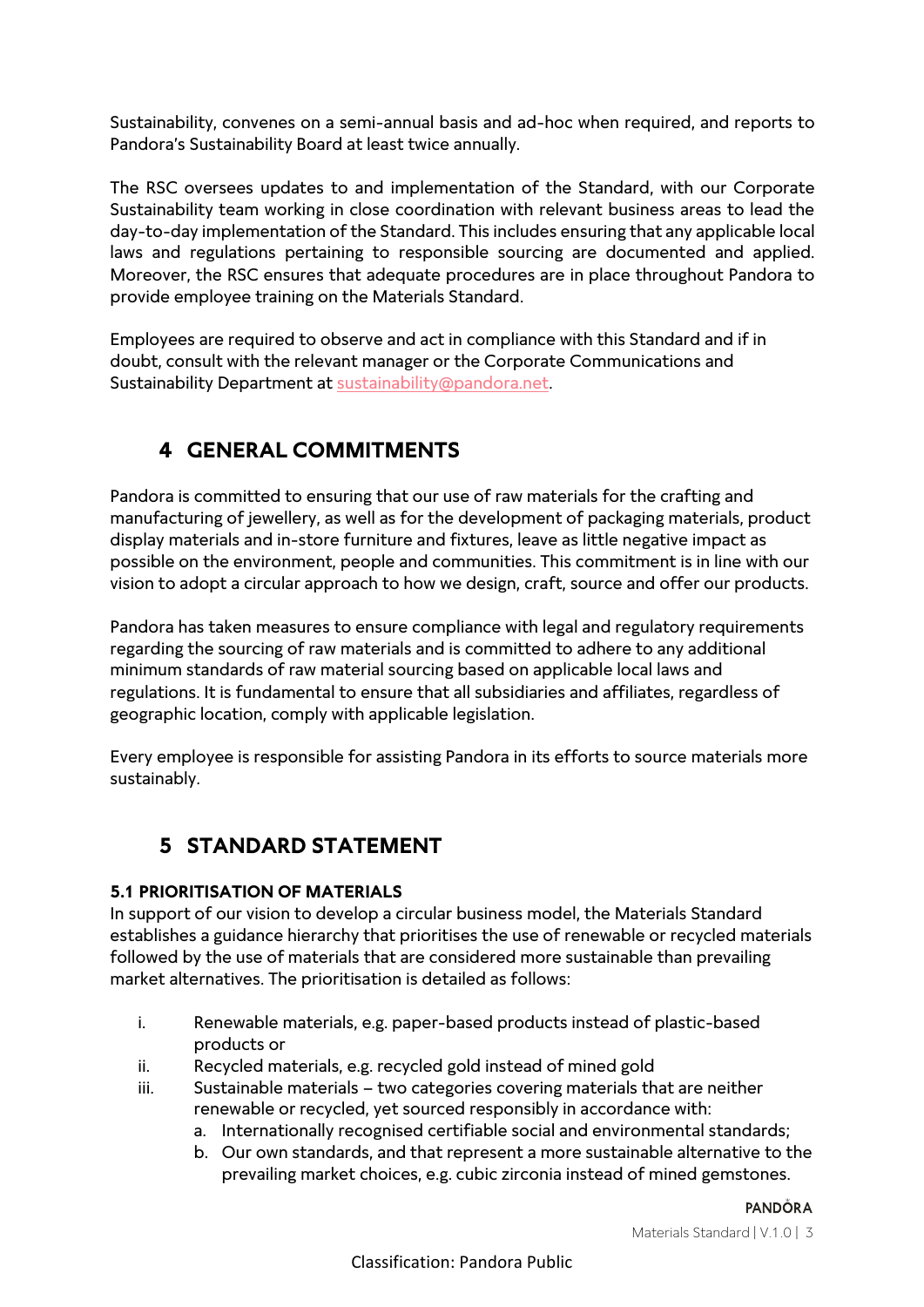### **5.2 PRINCIPLES**

Our application of the materials guidance hierarchy will adhere to these principles:

- i. We comply with regulatory requirements.
	- a. Pandora and suppliers must comply with the Pandora Regulatory Requirements for the Control and Monitoring of Hazardous Substances.
- ii. We aim to increase the relative share of primary raw materials coming from renewable or recycled sources.
	- a. Renewable and recycled materials must comply with internationally accepted certifiable social and environmental standards and where no such standards exist, they must comply with our own standards.
	- b. When renewable or recycled materials do not present a better alternative to their non-renewable or non-recycled counterparts, we may choose not to use renewable or recycled materials provided the existence of robust scientific evidence that confirms that non-renewable or non-recycled materials are not better alternatives.
- iii. We aim to reduce use of primary raw materials that are not produced in accordance with internationally accepted certifiable social and environmental standards.
	- a. When no such standards exist and there are no viable materials alternatives, we will consider whether and how such standards can be created.
- iv. We will ground our approach based on scientific evidence, which we will use to inform our assessment of sustainable materials.

We recognise, however, that certain critical raw materials cannot be replaced by renewable or recycled materials, and that for certain materials no relevant internationally accepted certifiable raw materials standards exist or are forthcoming. In such cases, our suppliers must comply with our social and environmental standards as outlined in our [Responsible](https://pandoragroup.com/sustainability/resources/policies)  [Sourcing Policy](https://pandoragroup.com/sustainability/resources/policies) and our [Supplier Code of Conduct.](https://pandoragroup.com/sustainability/resources/policies)

### **5.3 OUR MATERIALS**

Pandora uses a wide range of raw materials. Our products are made primarily with metals such as gold, silver, and copper as well as lab-created stones including simulants, lab-created diamonds and lab-created gemstones. In addition, we also use, in much smaller volumes, raw materials such as natural stones, leather, textile, cultured pearls, mother of pearl, and glass. Our product packaging, in-store product displays, and furniture and fixtures are mainly made with wood, paper, and plastic.

|                         | <b>Metals</b>                                                                                                               | <b>Man-made stones</b>                                                                                                                                       | Other product raw<br>materials                                                  | Non-product<br>raw materials |
|-------------------------|-----------------------------------------------------------------------------------------------------------------------------|--------------------------------------------------------------------------------------------------------------------------------------------------------------|---------------------------------------------------------------------------------|------------------------------|
| <b>Key</b><br>materials | Gold, silver,<br>copper,<br>stainless steel,<br>zinc, and<br>palladium,<br>platinum,<br>rhodium, and<br>other PGM<br>metals | Cubic Zirconia,<br><b>Thermal Fusion</b><br>Colour Cubic<br>Zirconia, nano-<br>crystals, lab-<br>created diamonds,<br>and other lab-<br>created<br>gemstones | Leather, enamel,<br>glass, fabric, mother<br>of pearl, and<br>freshwater pearls | Wood, paper,<br>and plastic  |

### **TABLE 1: LIST OF RAW MATERIALS**

NB: This list is not exhaustive but representative of our raw materials.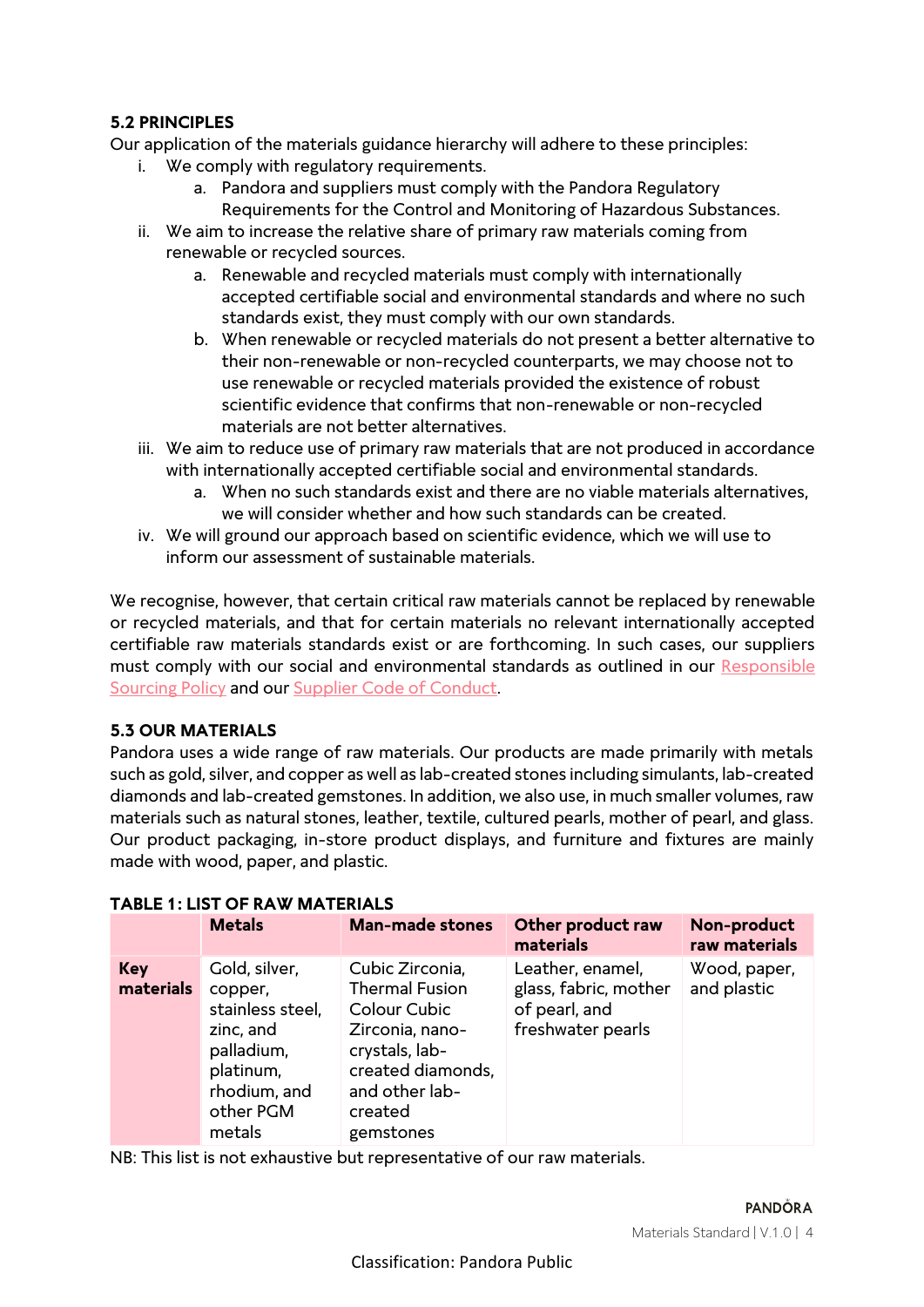### **5.4 MEASURING OUR PROGRESS**

In each raw materials category, we aim to set objectives, targets and standards for individual materials defined as Category Specific Requirements. When possible, we will base these on internationally accepted certifiable social and environmental standards for each material.

We will define objectives, targets and standards for individual materials on a step-by-step basis, beginning with our most used primary raw materials and those that we consider to have a particularly high sustainability risk. When no specific objectives, targets or standards are defined, the sourcing of materials must comply with ou[r Responsible Sourcing Policy](https://pandoragroup.com/sustainability/resources/policies) and our [Supplier Code of Conduct.](https://pandoragroup.com/sustainability/resources/policies)

We will disclose our targets and standards and provide progress updates for individual materials on our website and in our annual Sustainability Report.

| <b>KEYWORD</b>       | <b>DEFINITION</b>                                                                                                                                                                                       |  |
|----------------------|---------------------------------------------------------------------------------------------------------------------------------------------------------------------------------------------------------|--|
| Primary raw material | Any basic or intermediate material that constitutes a measurable<br>element in the final product.                                                                                                       |  |
| Recycled material    | Material that has been reprocessed from recovered (reclaimed)<br>material by means of a manufacturing process and made into a<br>final product or into a component for incorporation into a<br>product. |  |
| Renewable material   | A natural resource that is not depleted by use. Renewable<br>materials derive from either plants or animals.                                                                                            |  |

### **6 DEFINITIONS**

# **7 DOCUMENT VERSION HISTORY**

| <b>VERSION</b> | <b>DATE</b>   | <b>AUTHOR</b>            |
|----------------|---------------|--------------------------|
|                | November 2021 | Corporate Sustainability |